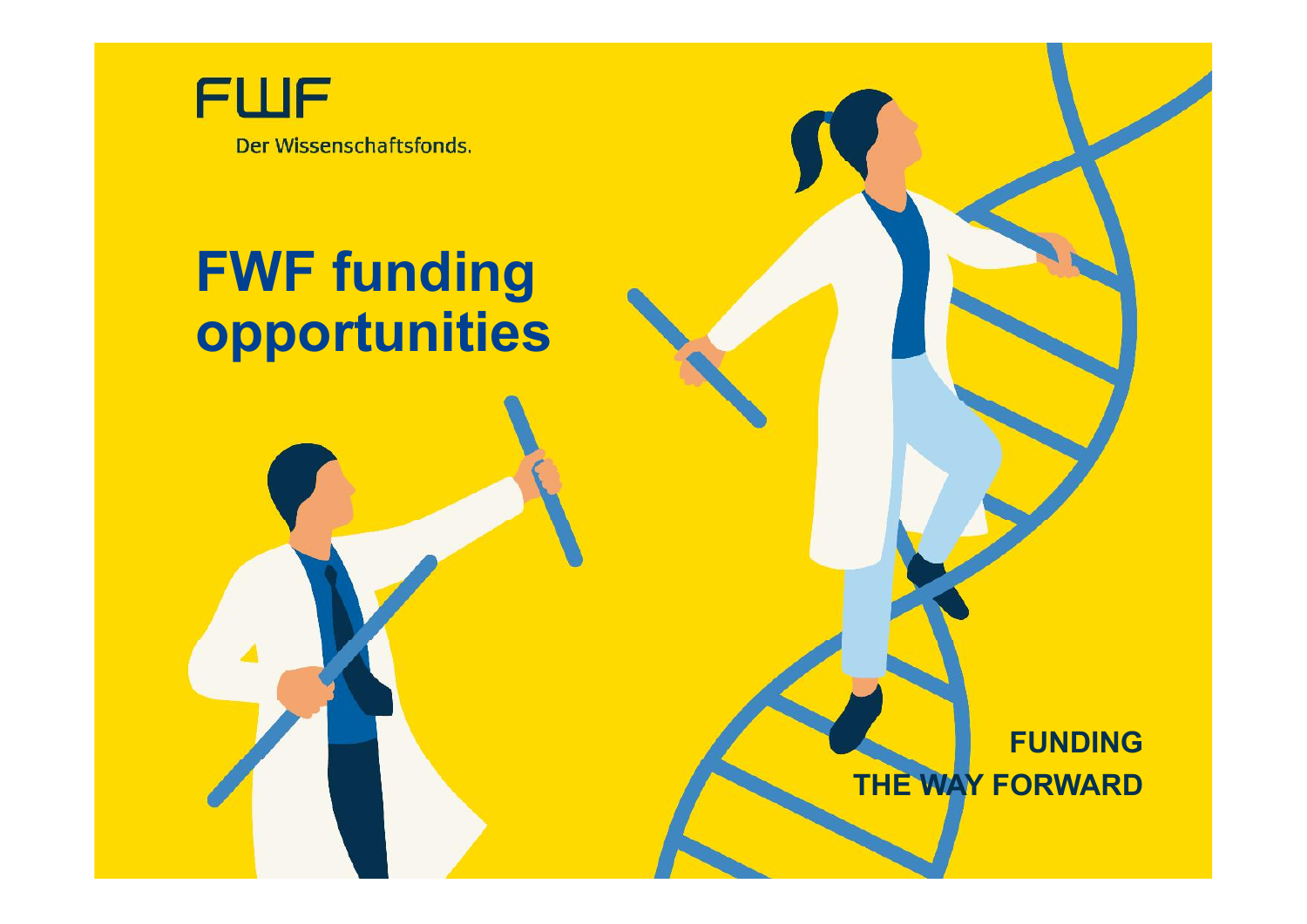

# **FWF- Funding Opportunities**

**Barbara Zimmermann,**

**FWF, Strategy – Career Development (Head)**

MWP/ACO Conference: National and European Funding Opportunities, 28.02.2020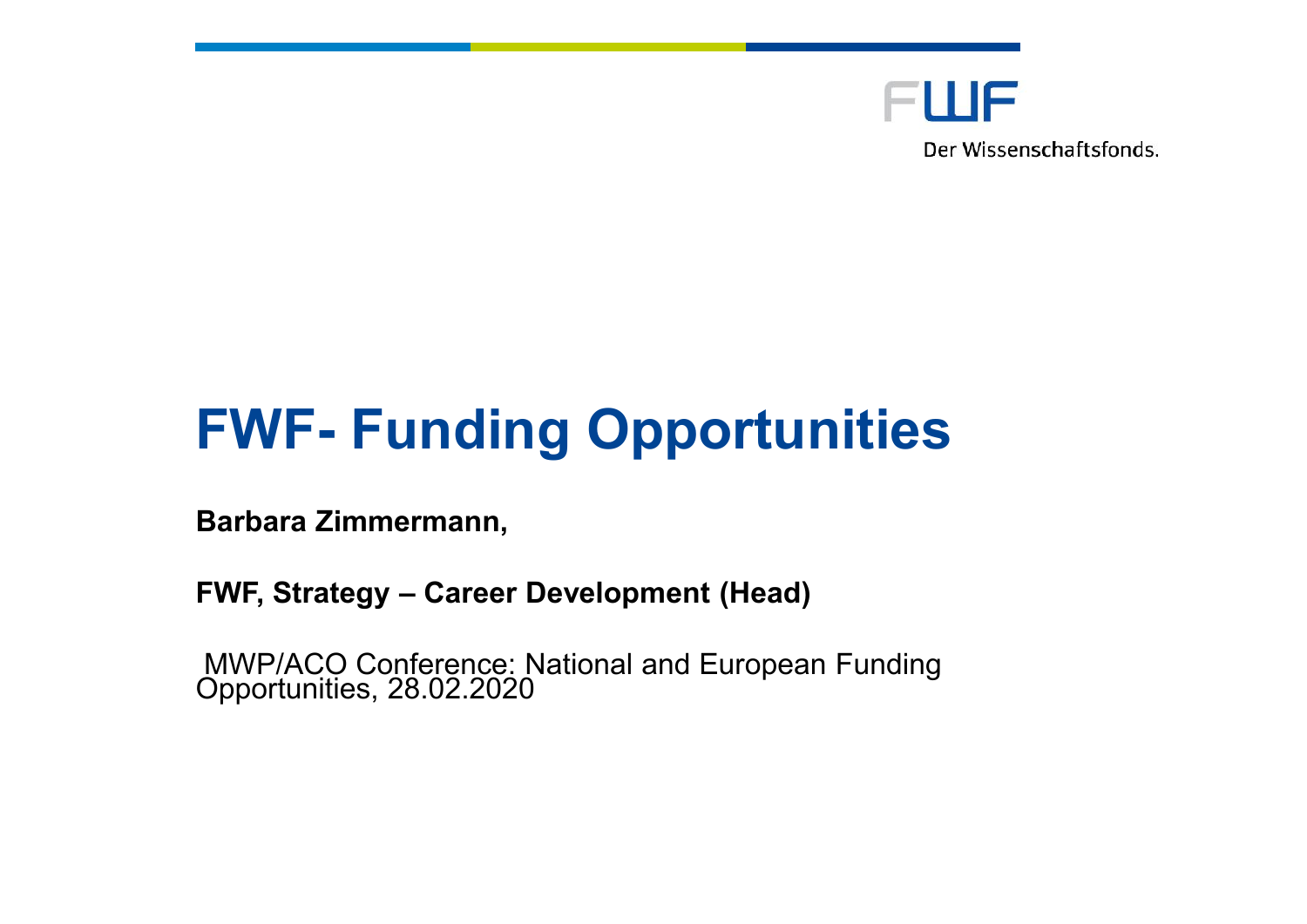## **The FWF's corporate policy: Objectives**

FWF Der Wissenschaftsfonds.

The FWF is Austria's central funding organization for basic research with the following objectives:

- Strengthen Austria's international research capabilities across all disciplines
- Develop Austria's human resources for research based on the principle of research-driven education
- Promote interaction between scientists/scholars and all other areas of culture, the economy and society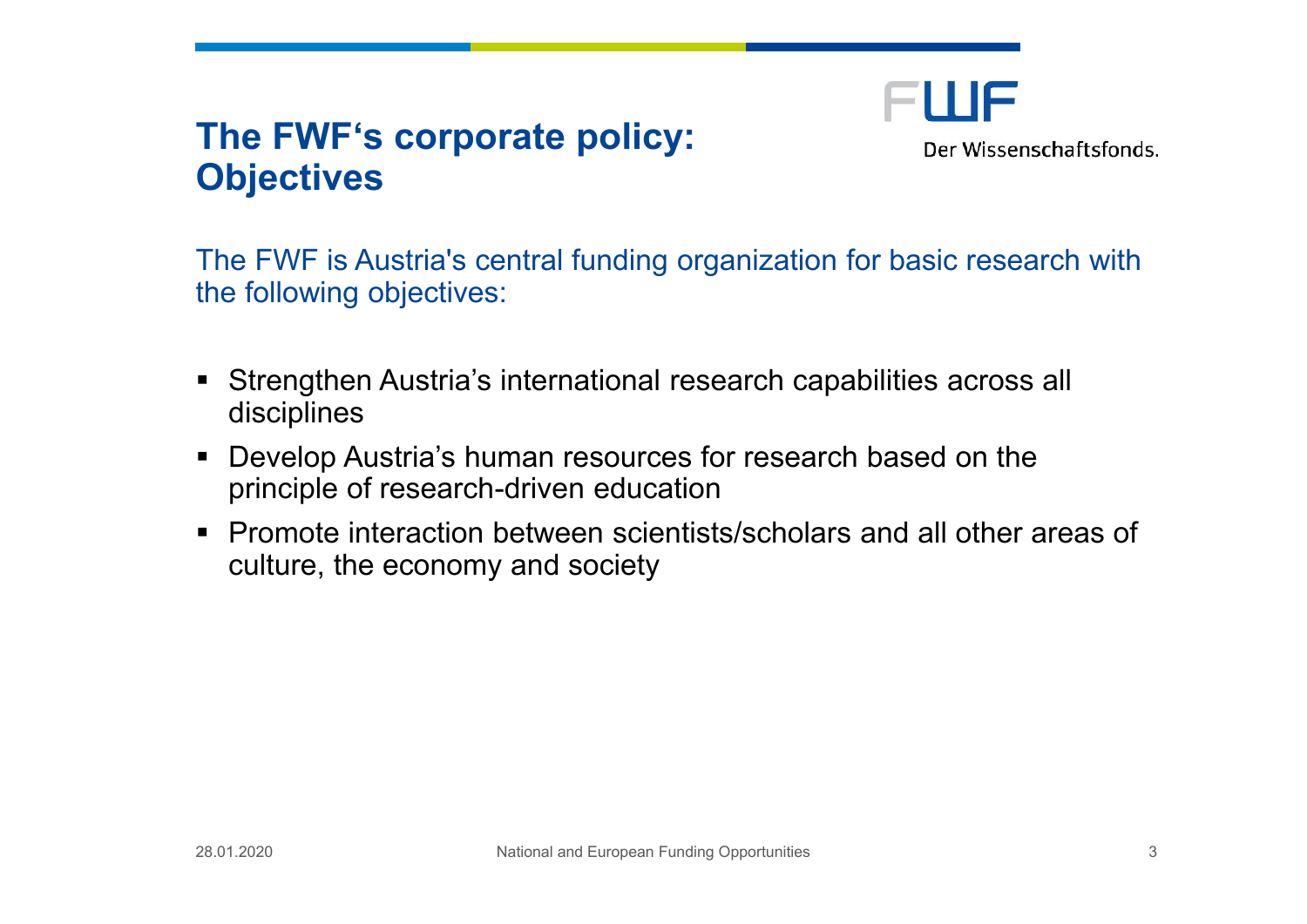Position

#### The FWE sports as incesear & h

The FWF understands potention and or theoretical work that primarily leads to new knowledge about the fund and observable facts without aiming at a specific implementation .

#### & but is open for your apported do aspects

Support for knowledge transfer and science/scho an integral part of FWF s work.

1)According tho definitimont hFerasc Matrinu (http://www.oecd.org/sti-Manual Finlatsmoati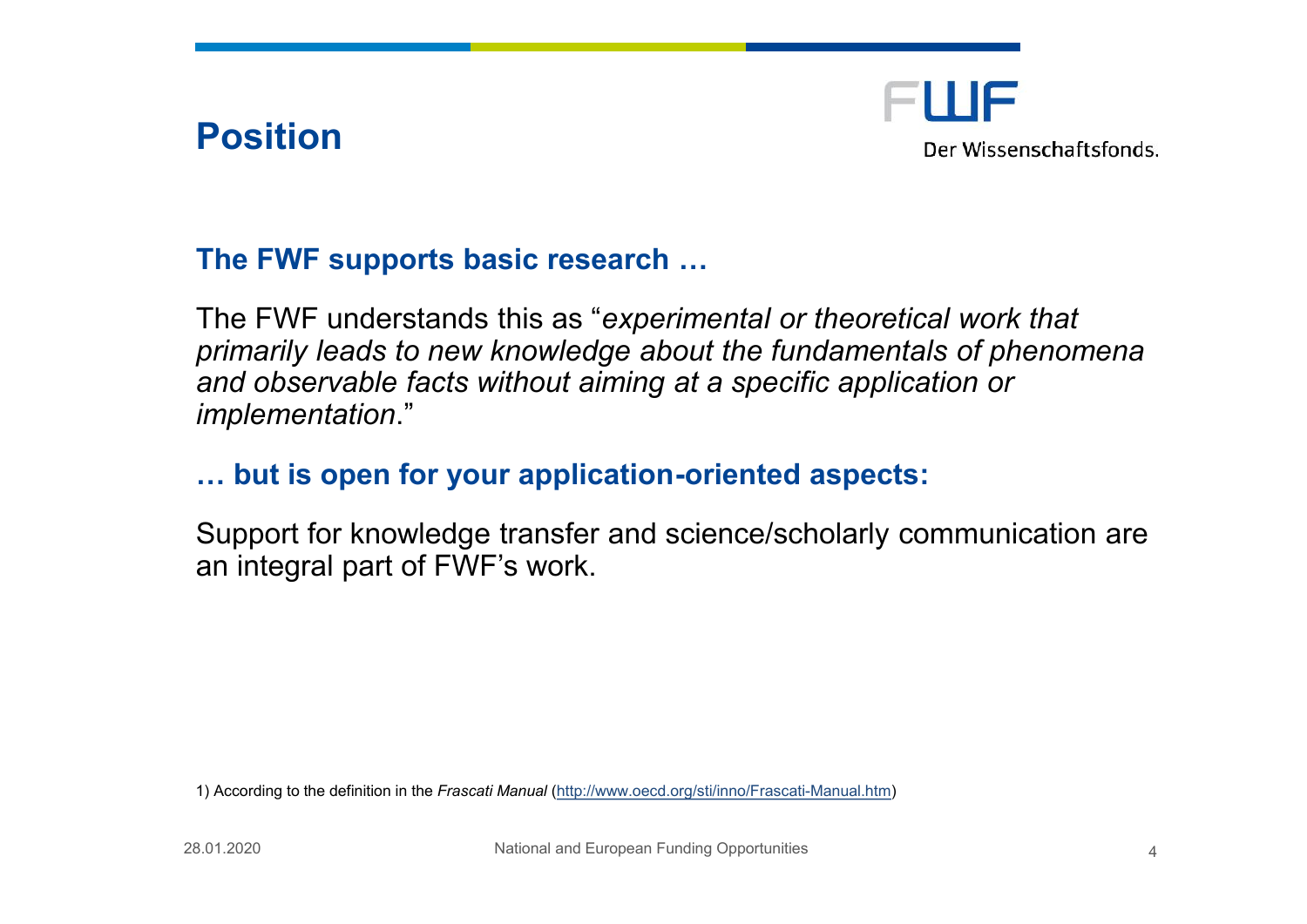## **Key features of the FWF decision procedure**



- Strictly bottom-up approach: no prescribed research topics, no quotas, no preference for specific researchers
- Multiple-party checks in all steps of procedure and decisions
- Close interaction with applicant to maximise transparency
- I Independent, international peer review as the basis for quality assurance
- Text of reviews as most important basis for decisions (ratings treated as mere indicators)
- Discussion of and decisions on all projects from all disciplines during an FWF Board meeting with representatives from all disciplines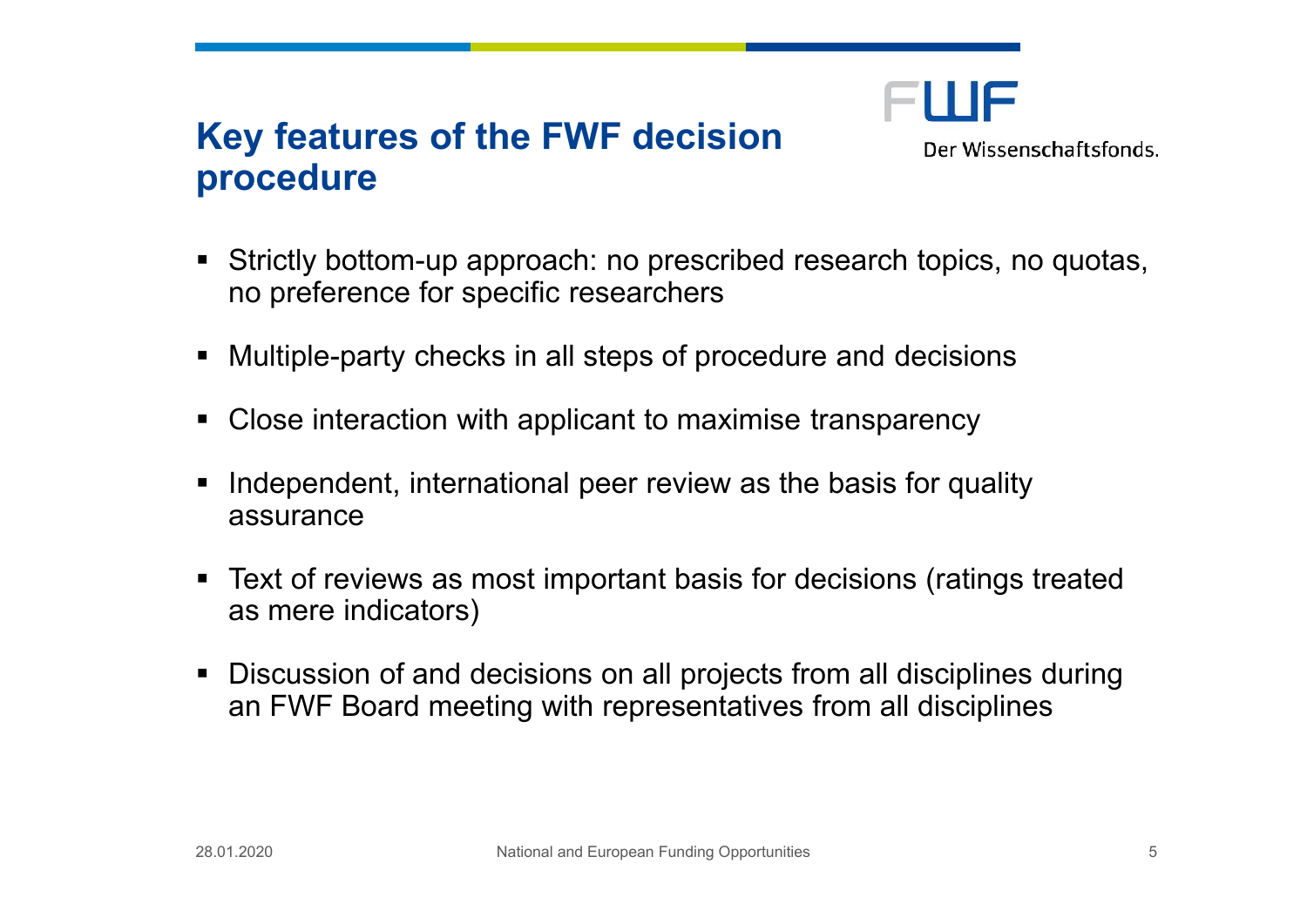

# **The FWF Funding Portfolio**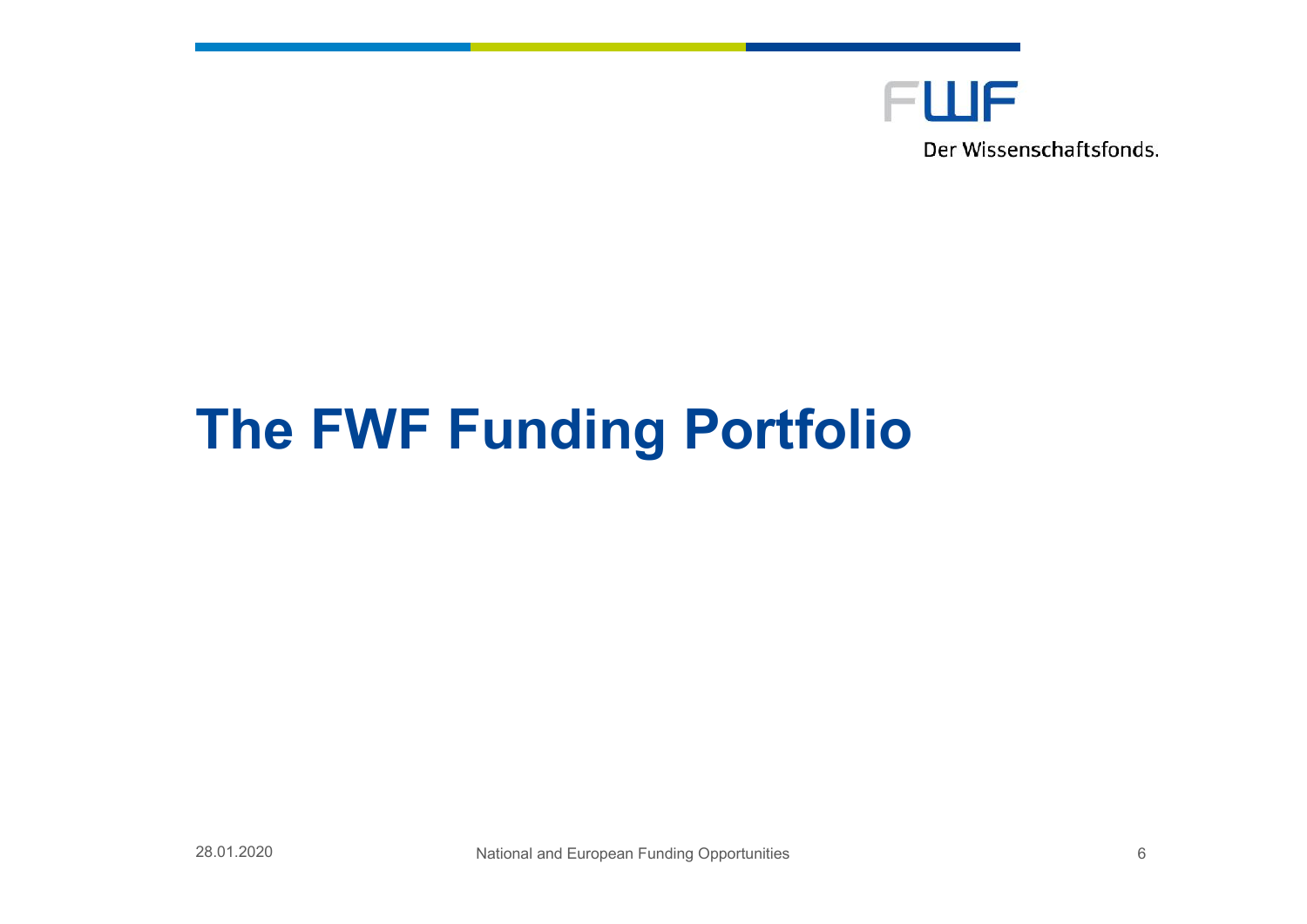## **The FWF funding portfolio**

FWF

Der Wissenschaftsfonds.



#### **Exploring new frontiers – Funding of top-quality research**

Stand-Alone Projects

International Programmes

Special Research Programmes (SFBs)

Research Groups

#### START Programme

Wittgenstein Award 1000 Ideas



**Cultivating talents – Development of human resources**

Doc. funds

Schrödinger Programme

Meitner Programme

Firnberg Programme

Richter Programme/Richter PEEK

Young Independent Researcher Groups



**Realising new ideas – Interactive effects between science and society**

KI IF

PEEK

Support for Scientific Publications

Science Communication Programme

Top Citizen Science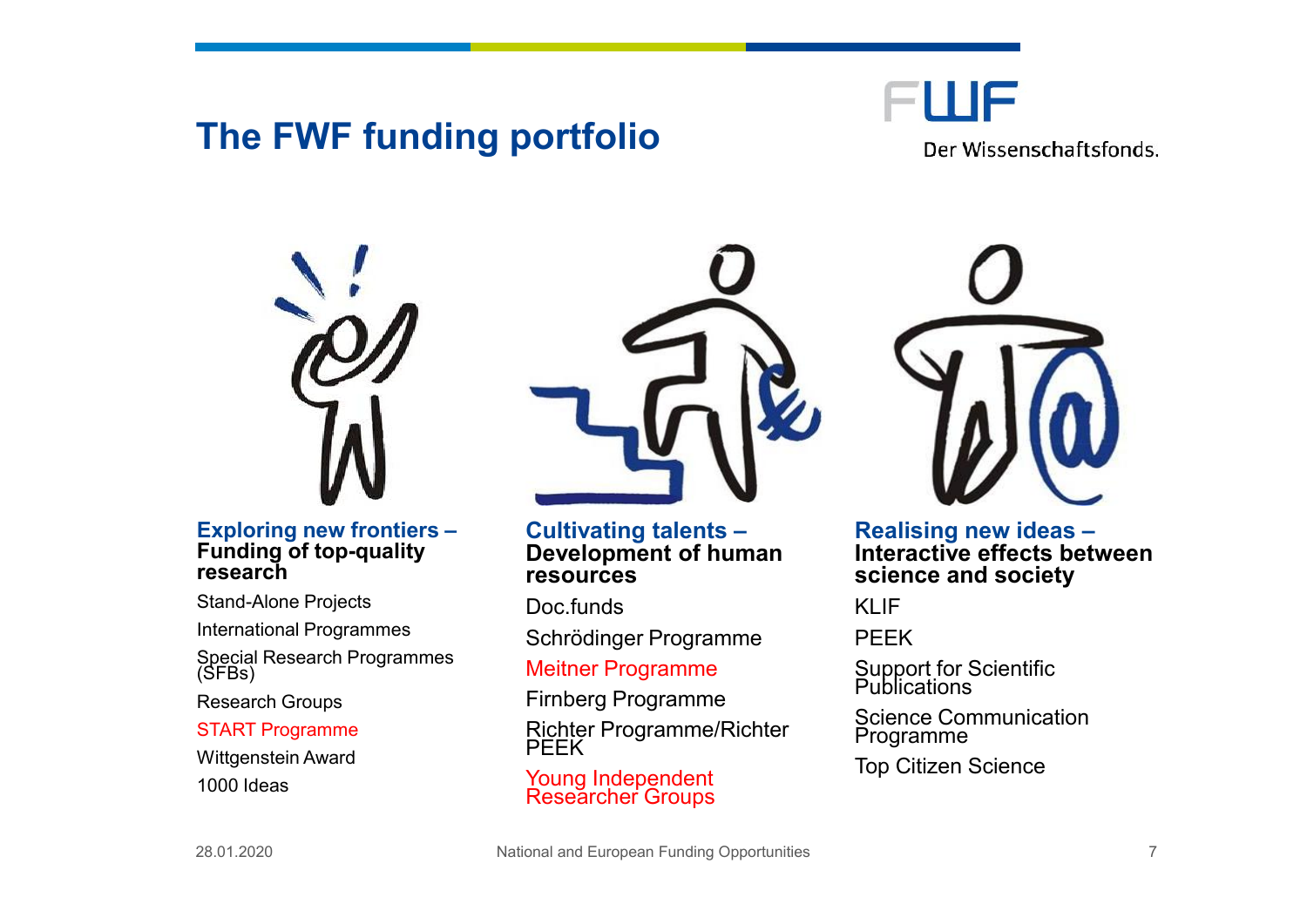## **FWF funding categories by career stage**



Der Wissenschaftsfonds.

#### **Established researchers**

**•** Wittgenstein Award

#### **Researchers with post-doc experience**

- **Independent applicants**
- **Elise Richter Programme**
- **START Programme**
- **Lise-Meitner-Programme**

#### **Post-doctoral work**

- **Post-docs**
- **Erwin Schrödinger Programme**
- **-** Hertha Firnberg Programme
- Lise-Meitner-Programme
- Independent applicants (within YRG)

#### **Ph.D. candidates**

- Ph.D. student positions
- Ph.D. students in DK programmes
- Ph.D. students in doc.funds

#### **University students**

**Student employees**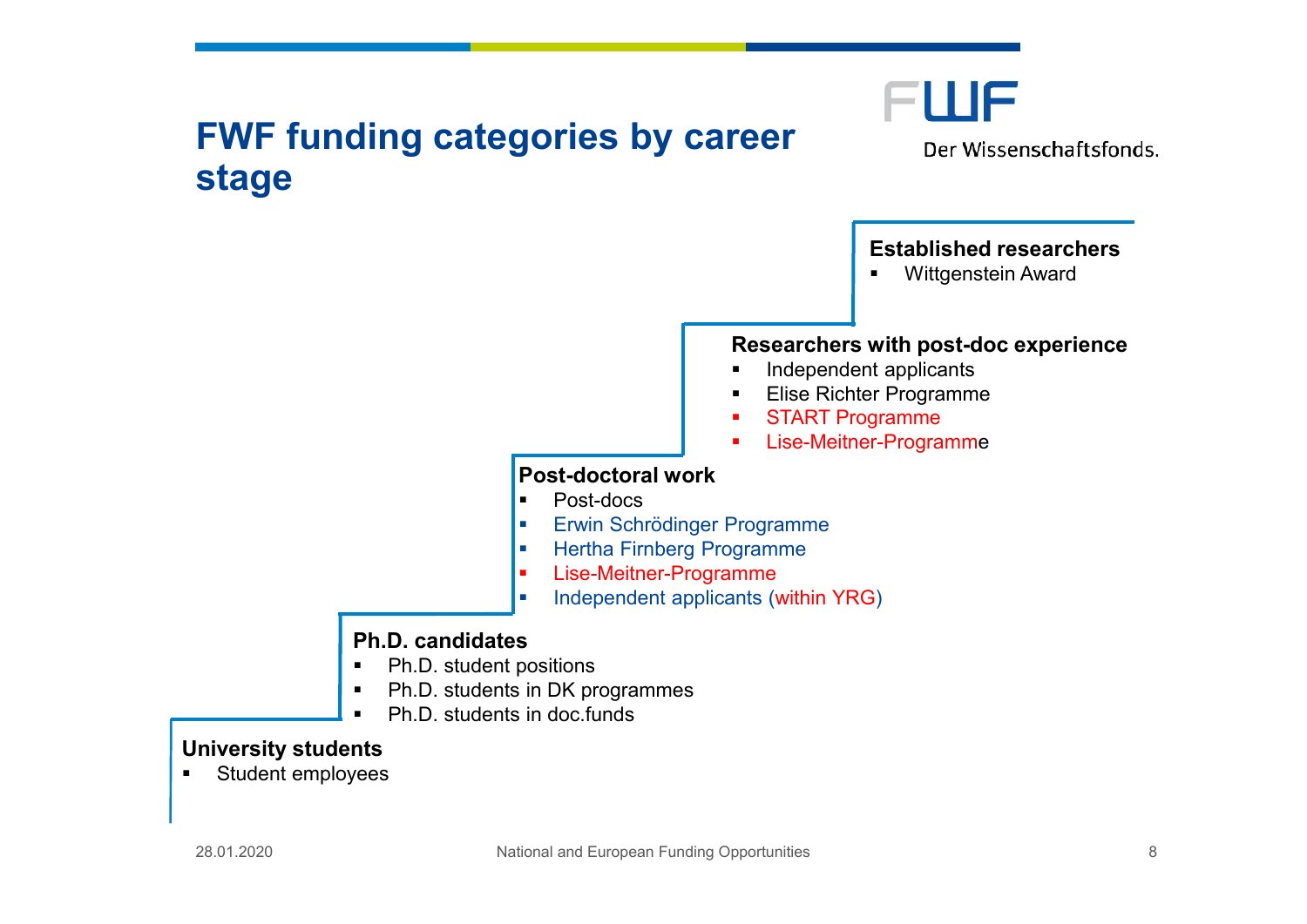## **Principle of territoriality**



The applicant's **main residence has been in Austria for at least three of the past ten years** at the time when the application is submitted, and/or the applicant has been **working continuously as a researcher in Austria for at least two consecutive years** preceding the submission of the application.

Exemptions: Lise Meitner Programme, START Programme, Young Independent Researcher Groups; researchers who will be employed (at least 50%) at an Austrian research institution for the planned duration of the project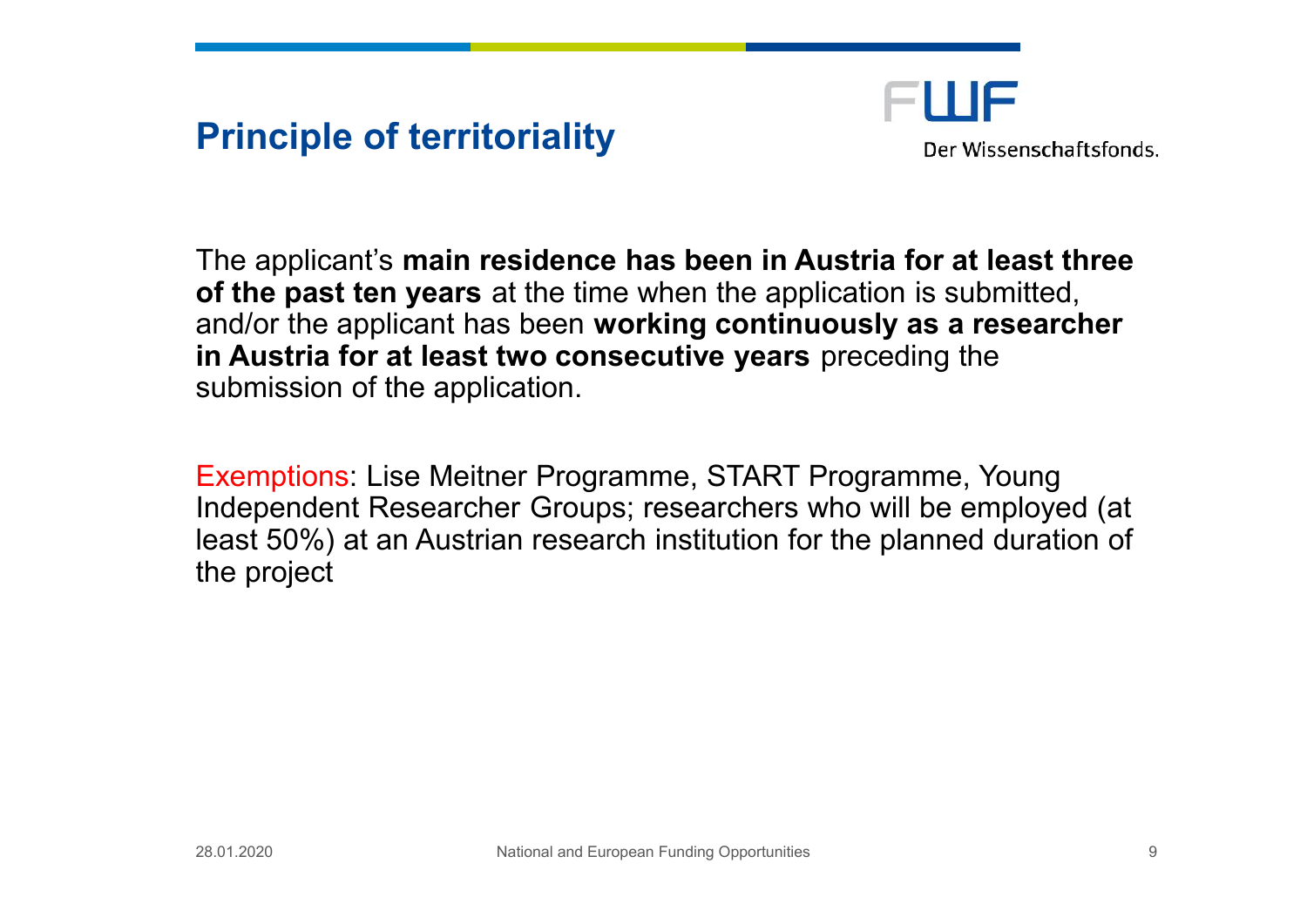

## **Development of Human Resources-Cultivating talents**

International mobility: **Lise Meitner Programm (Incoming)** Teamwork: **Young Independent Researcher Groups**

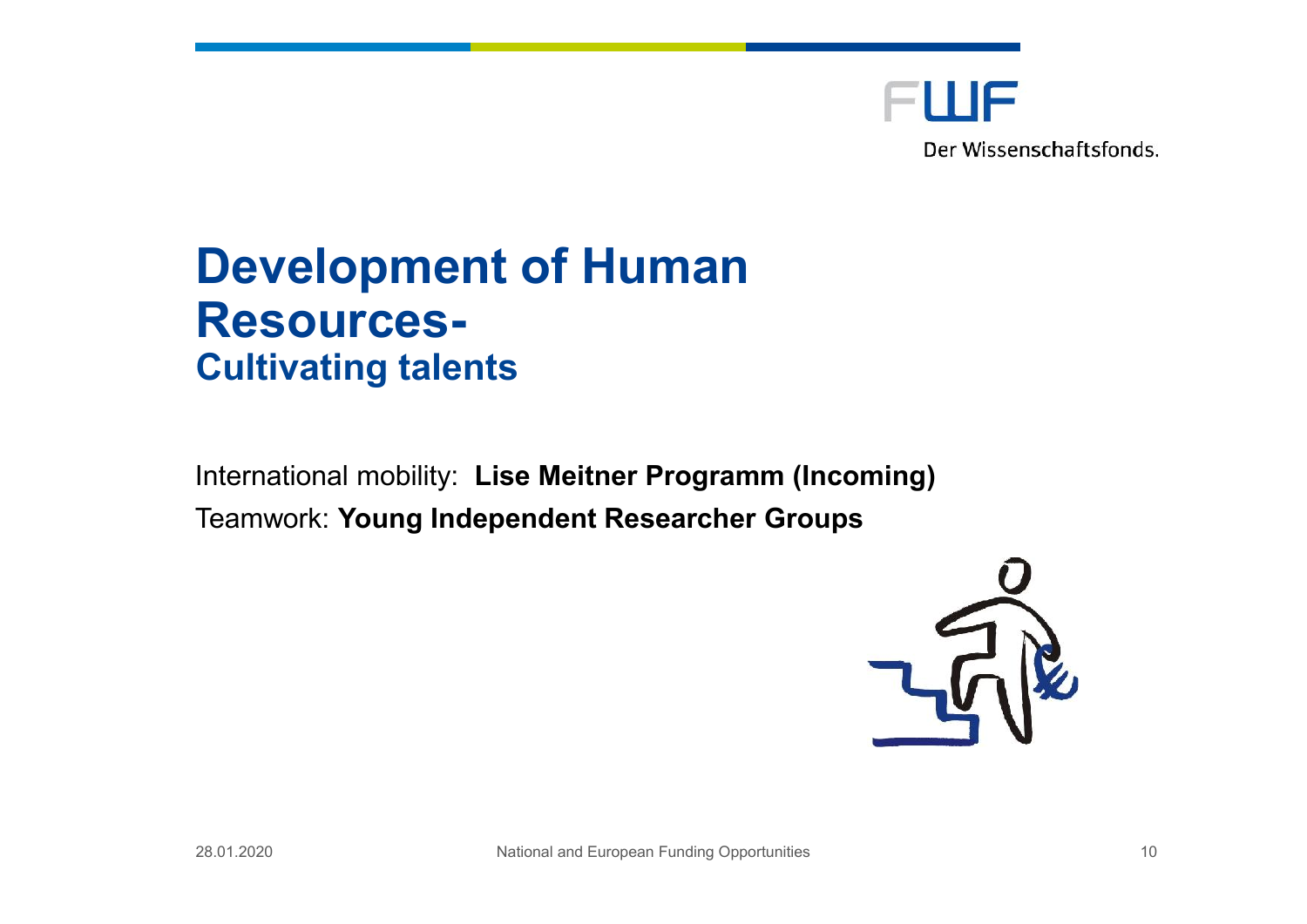## **Lise Meitner Programme –**



#### **Target group**

Highly qualified scientists of any discipline from abroad (no age limit)

- Incoming: Postdocs from abroad
- Reintegration: post-doctoral researchers who have left Austria and wish to return to an Austrian research institution
- **Objectives**
	- Strengthening of the quality and the scientific know-how of the Austrian scientific community
	- $-$  Introduction of new scientific fields into Austria
	- Creation of international contacts
	- Career development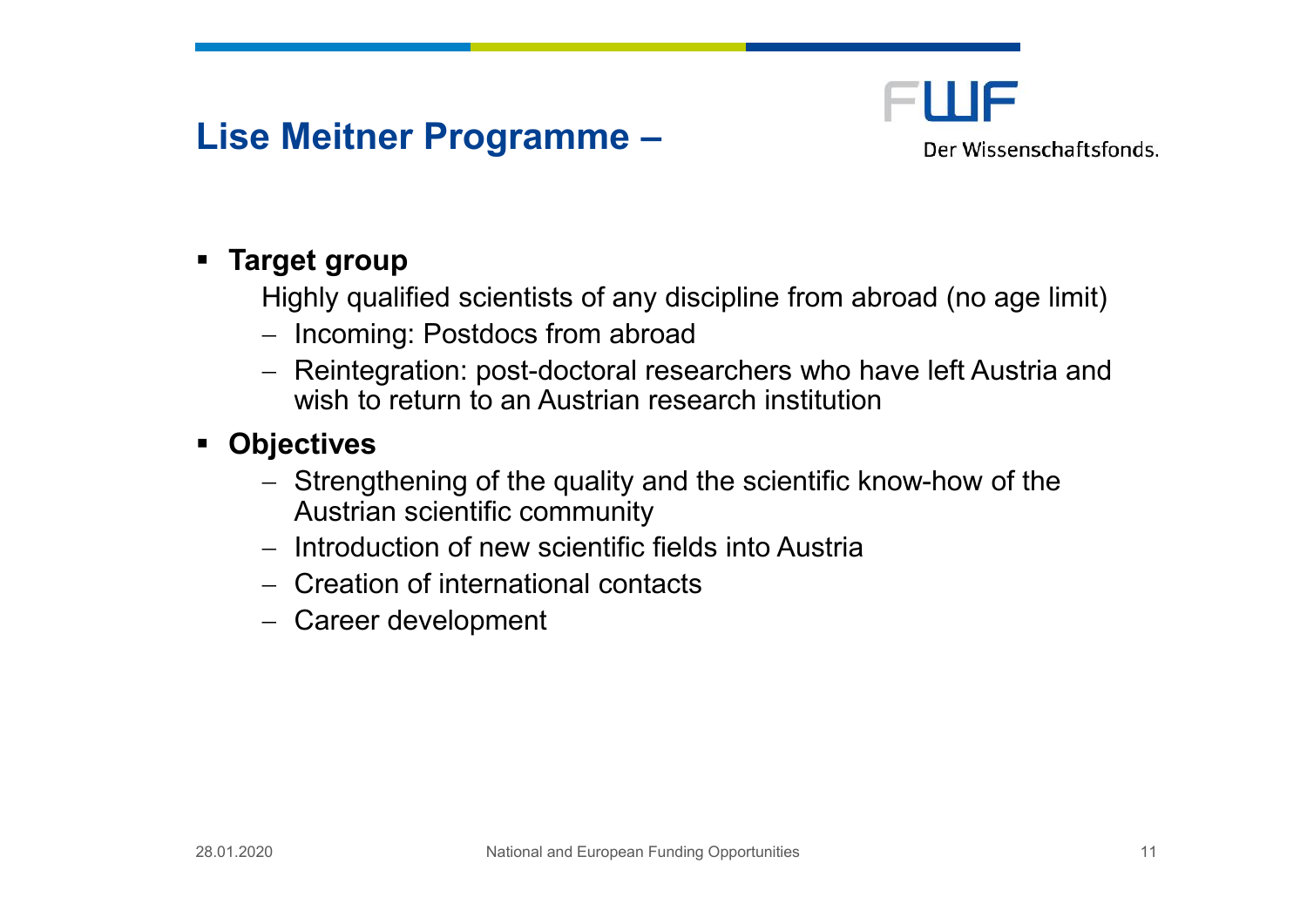

## **Lise Meitner Programme – Basic information**

Der Wissenschaftsfonds.

- **Submission of applications**
	- $-$  on a rolling basis
- **Approval rate**
	- Approximately 28%
- **Grant amount**
	- Postdoc or Senior postdoc salary, removal allowance, lump sum for children accompanying researcher, travel costs, project-specific costs up to €12,000 / year
- **Duration**
	- $-24$  months
- **Prerequisites**
	- Completion of doctorate
- **Experience in proposed field of research**
	- $-$  International publications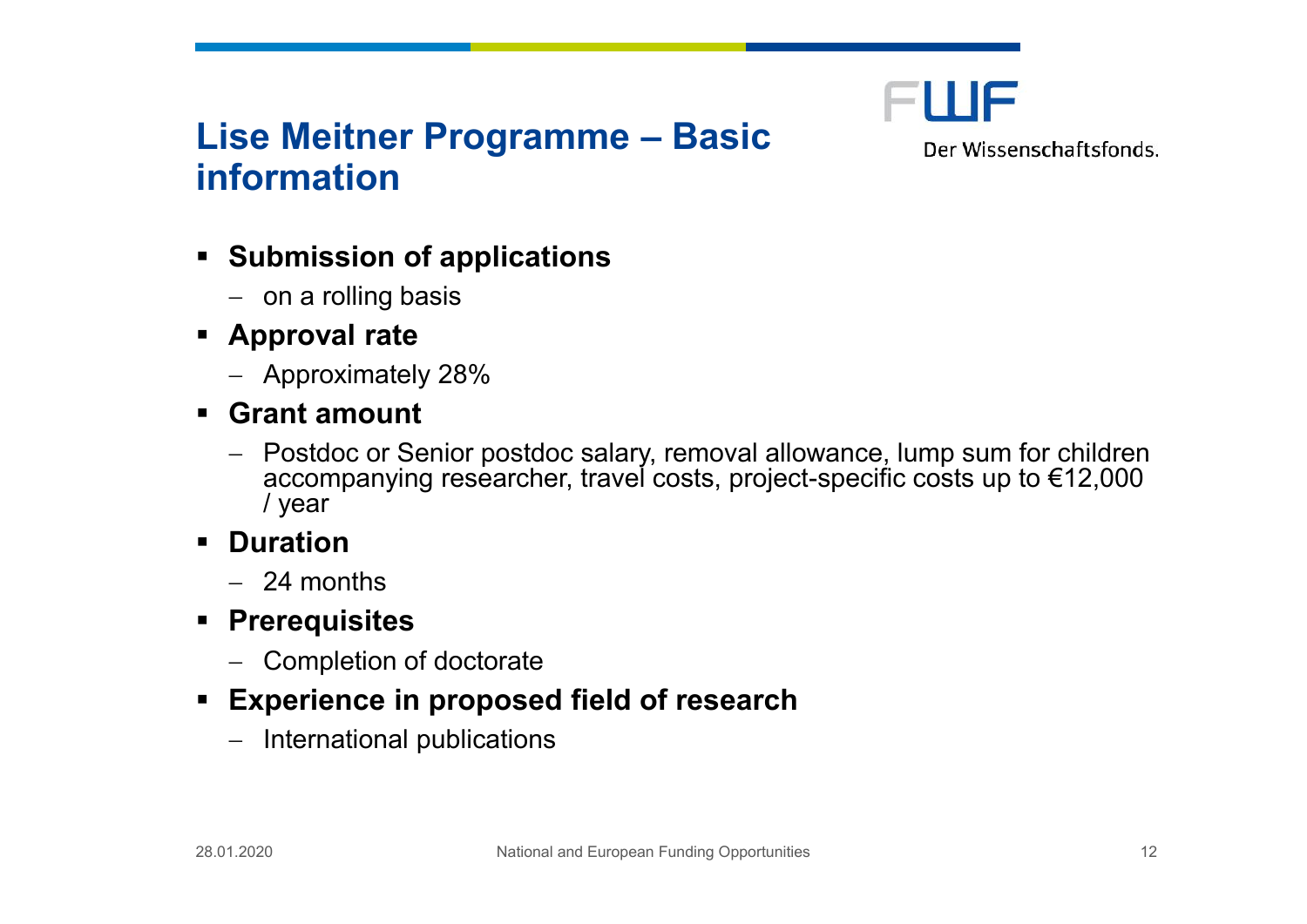## **Young Independent Researcher Groups**

Der Wissenschaftsfonds.

FWF

#### **Target group**

 An outstanding international team of young researchers in all scientific disciplines, especially in the humanities and social and cultural sciences, form a Young Independent Researcher Group at Austrian research institutions. One researcher acts as the coordinator for the Young Independent Researcher Group.

#### **Objectives**

- Promotion of young postdocs (min. 1 year to max. 5 years after doctorate).
- Medium-term research cooperation (4 years) on a complex, current topic in mixed teams of at least 3 to max. 5 researchers.
- Research cooperation should be interdisciplinary and crossdisciplinary on innovative subjects.
- The research question is to be deepened or newly consolidated at at least two research institutions or two organisational units of a research institution.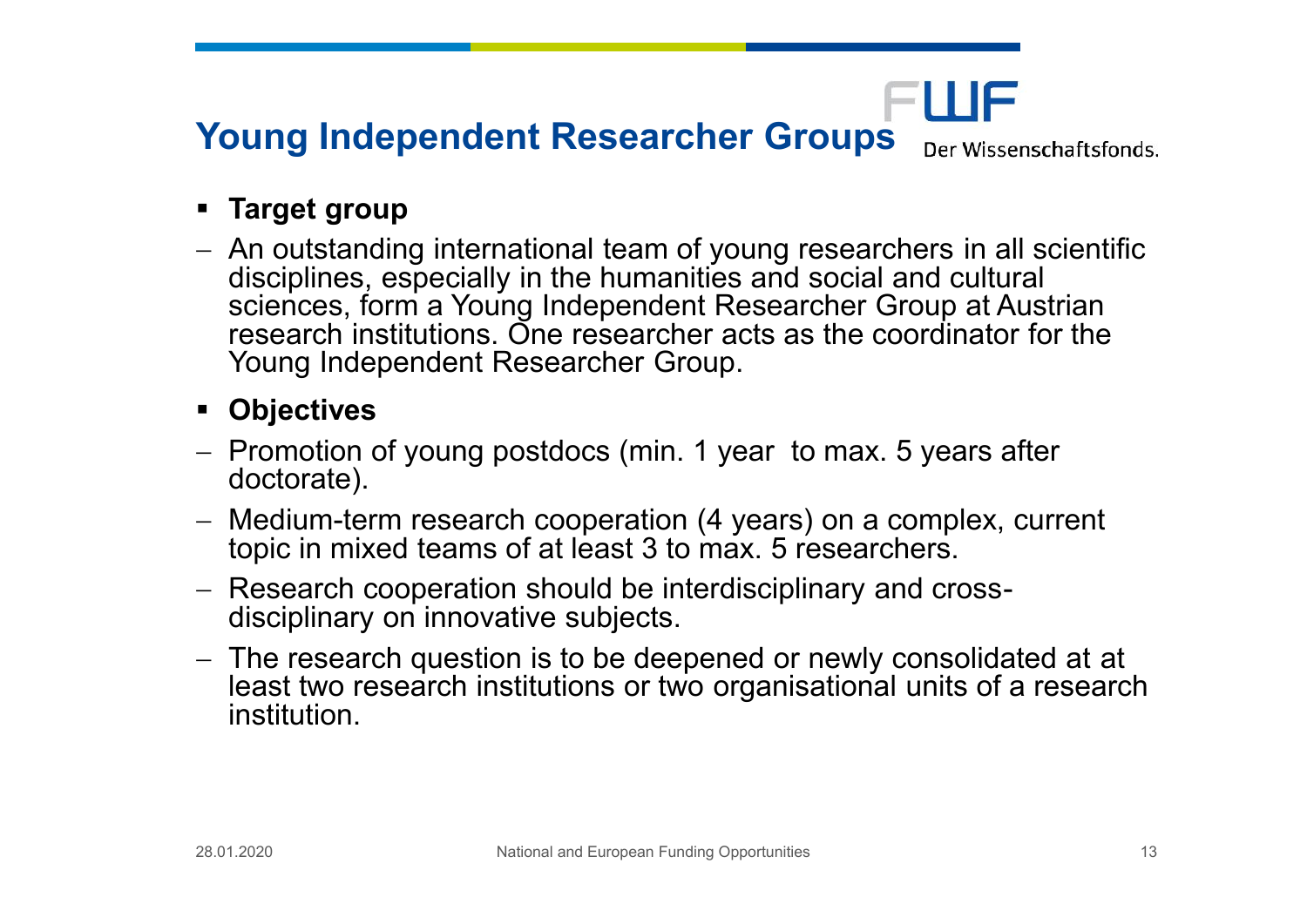## **Young Independent Researcher Groups**

Der Wissenschaftsfonds.

FWF

#### Basic Information

- **Duration**
	- Maximum four years
- **Amount**
	- $-Maximum \leq 2,000,000$ ; these funds cover personnel costs for one's own position as well as colleagues (PhDs, postdocs), materials, equipment, travel, other expenses and five percent of general project costs

#### **Applications**

- English guidelines will be published Spring 2020 at the latest (deadline July 2020)
- $-$  in English

#### **Allocation**

- International jury will discuss the individual projects either on the basis of written reviews or after discussion with individual YIRG teams
- Once a year during the last board meeting by the FWF Board based on the recommendation of the international jury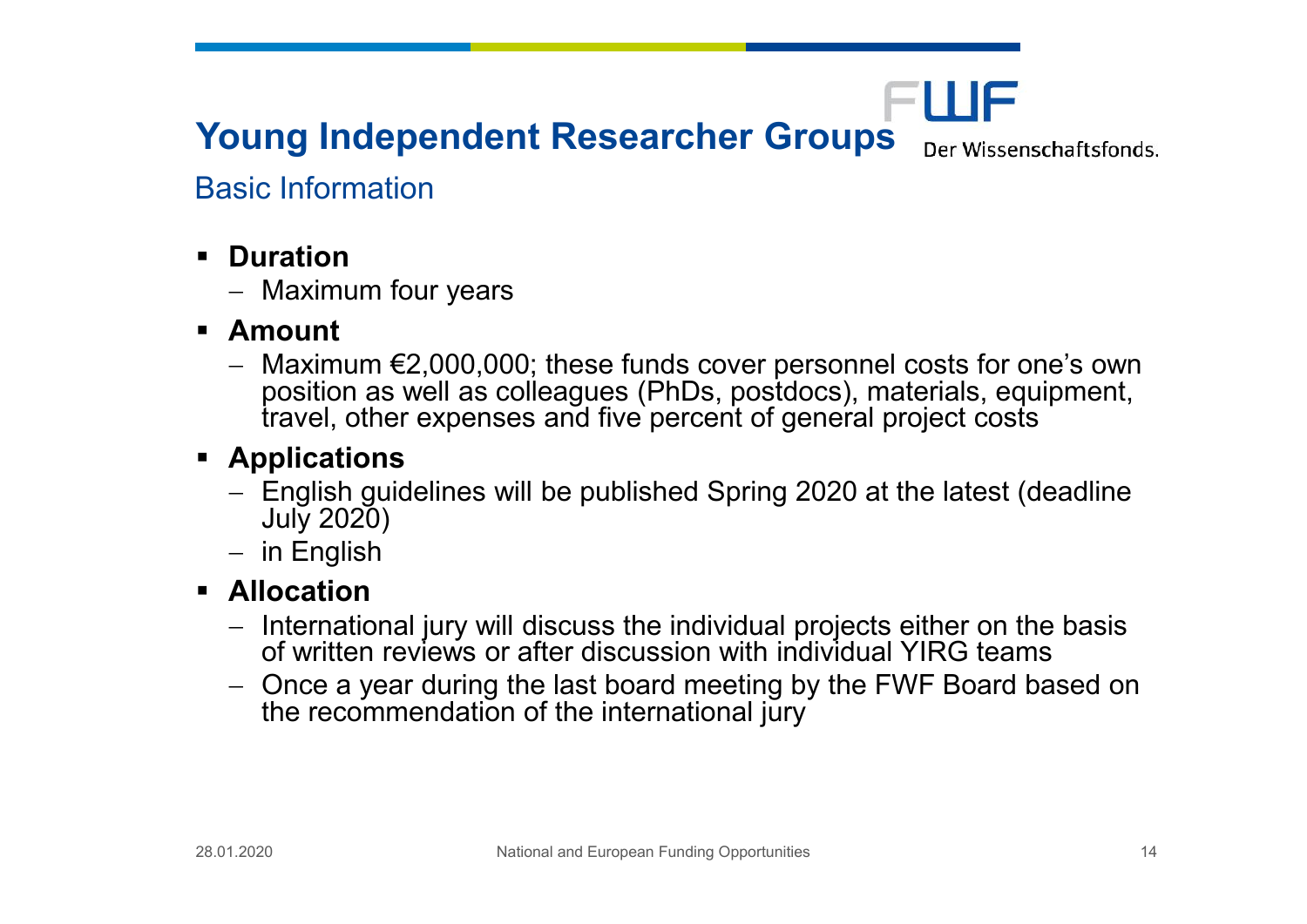

## **Promotion of top-quality research**

Awards and Prizes: **START Programme**

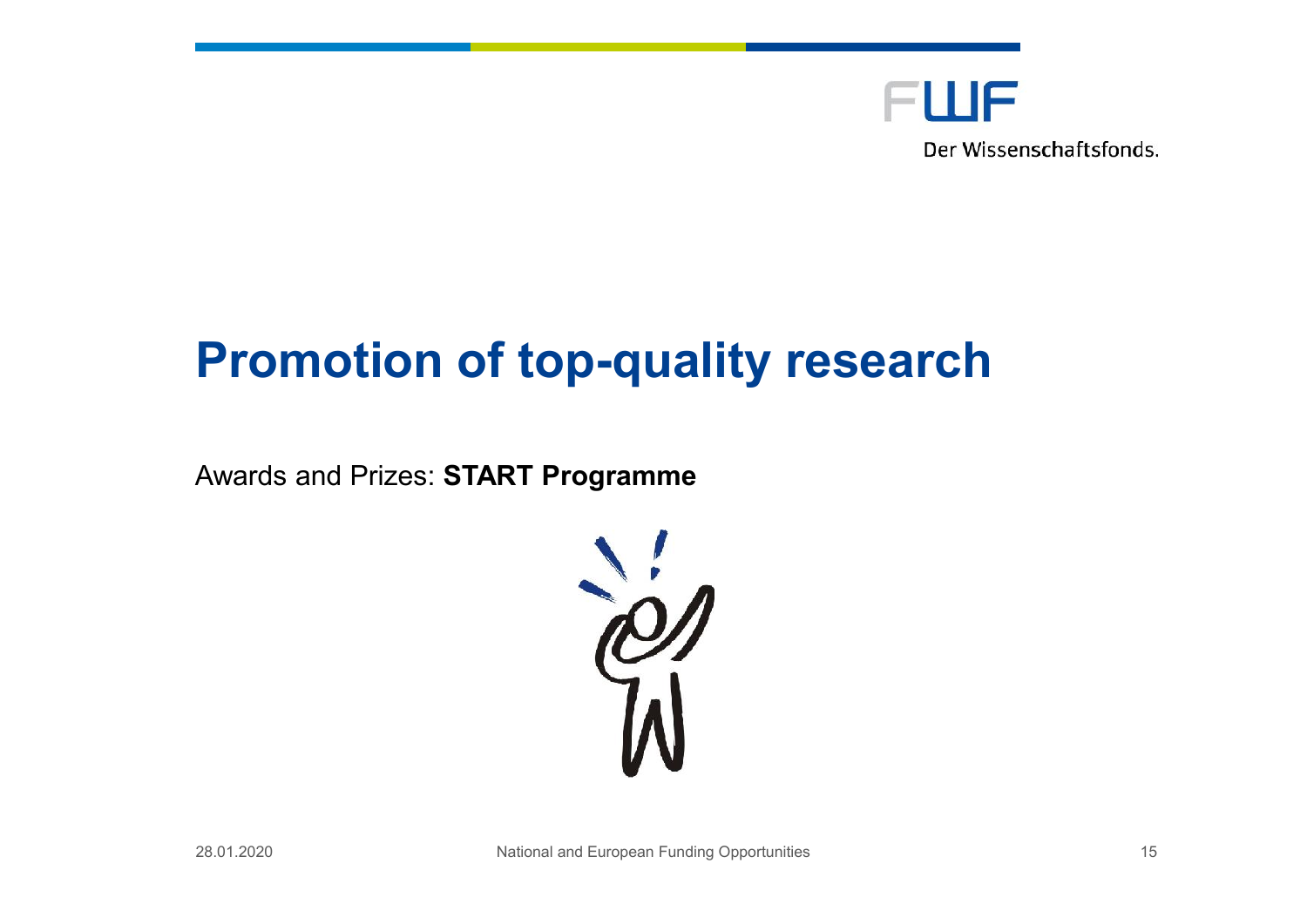## **START Programme**

FWF Der Wissenschaftsfonds.

#### **Target group**

- Young, outstanding researchers from all disciplines, no quotas

#### **Individual responsibility**

- Creation, development, and management of a working group

#### **Qualification**

- For a leading position in the science and research system in Austria or abroad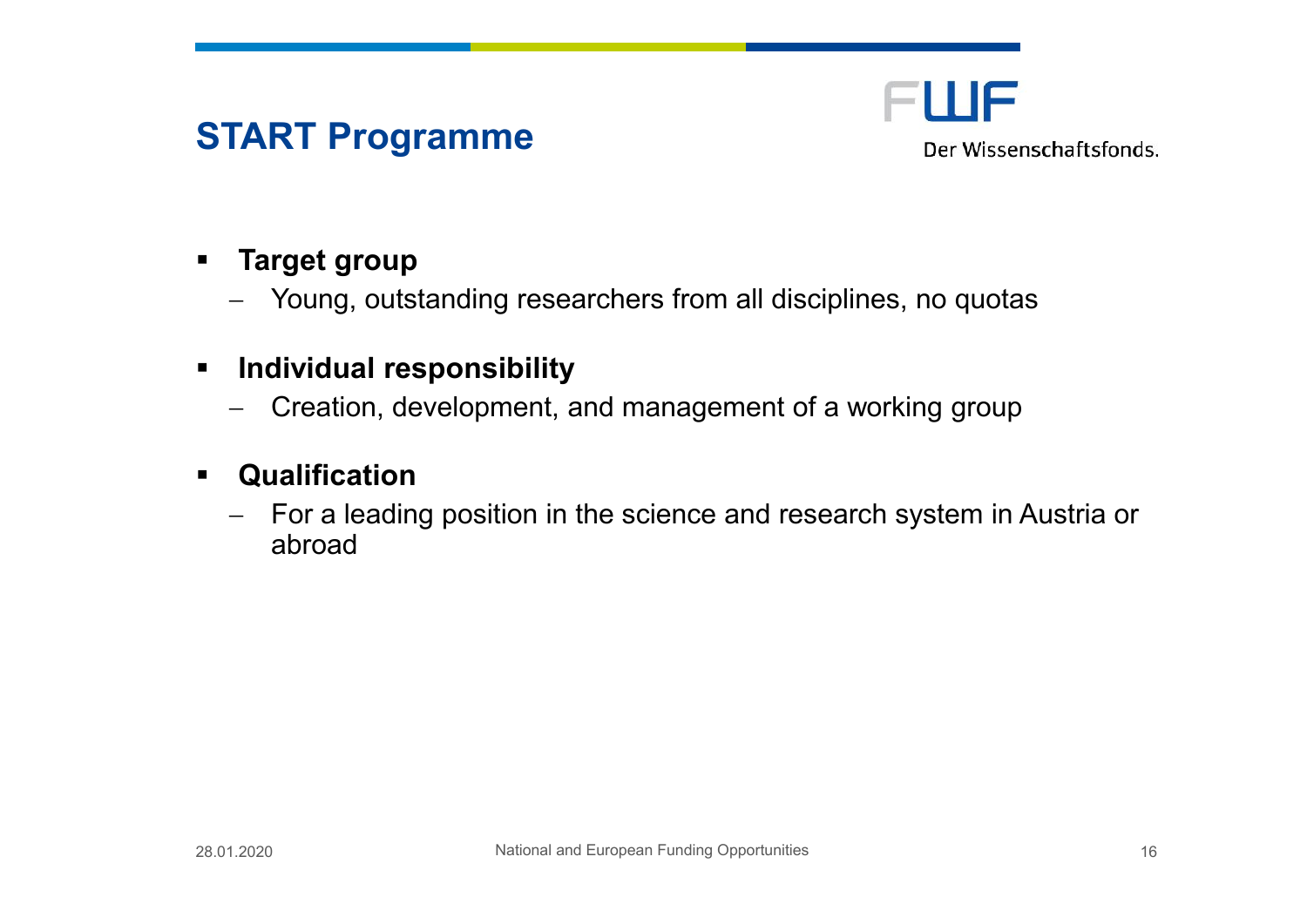## **START Programme**

FLUF Der Wissenschaftsfonds.

Basic information (I)

- **Call**
	- From early July to mid-September; decision in June next year
- **Approval rates**
	- Approx. 8-12%
- **Funding**
	- Personnel and non-personnel costs (min. €800,000 to max. €1.2M)
- **P** Duration
	- $-$  72 month (3 + 3 years), interim evaluation after 3 years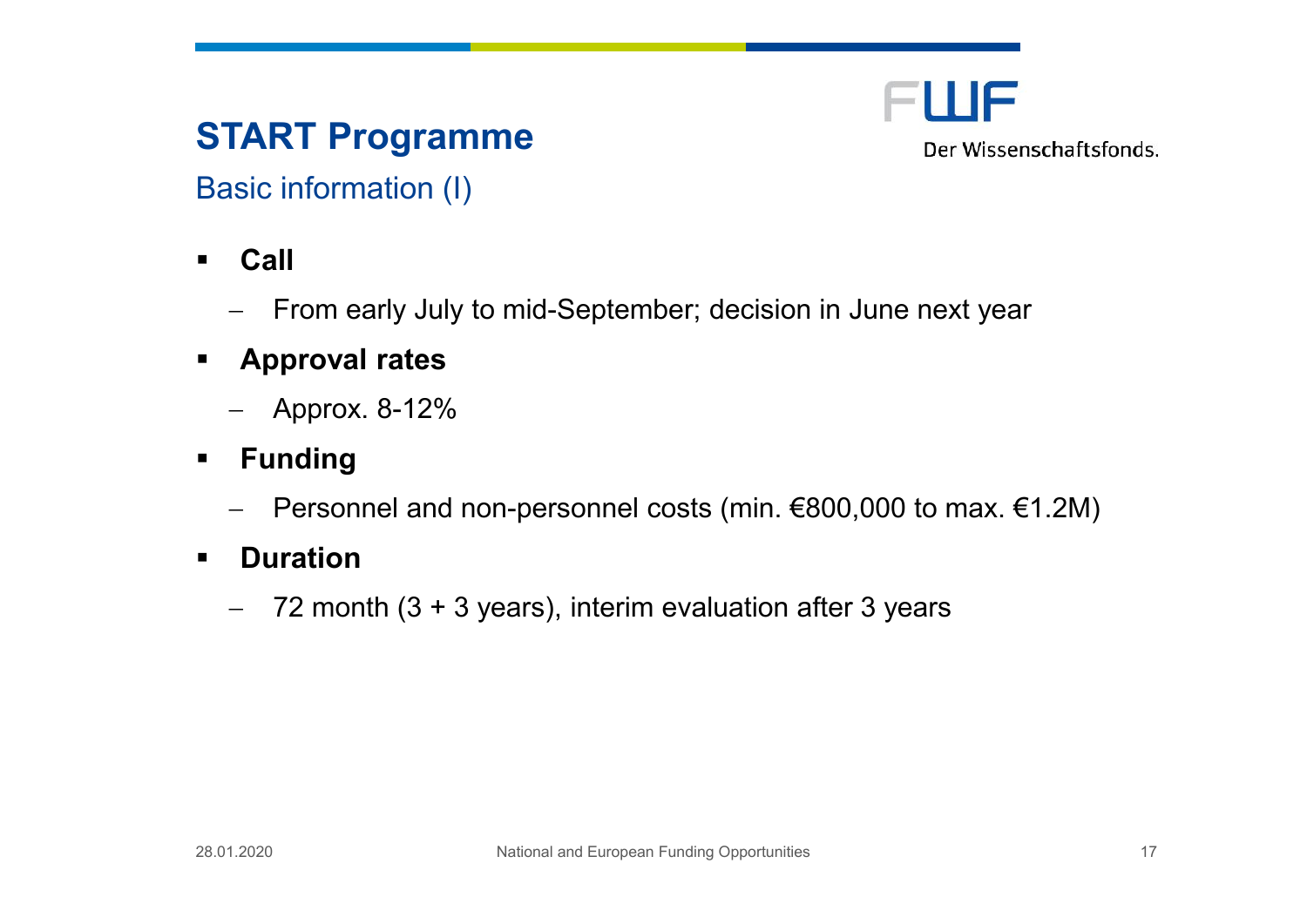## **START Programme**



Basic information (II)

#### **Prerequisites**

- Ph.D. completed (certificate received): at least 2 and at most 8 years since completion of Ph.D. as of the application deadline
- Outstanding scientific/scholarly track record, including several international publications in top journals
- Innovative research carried out in Austria or under the aegis of an Austrian research institution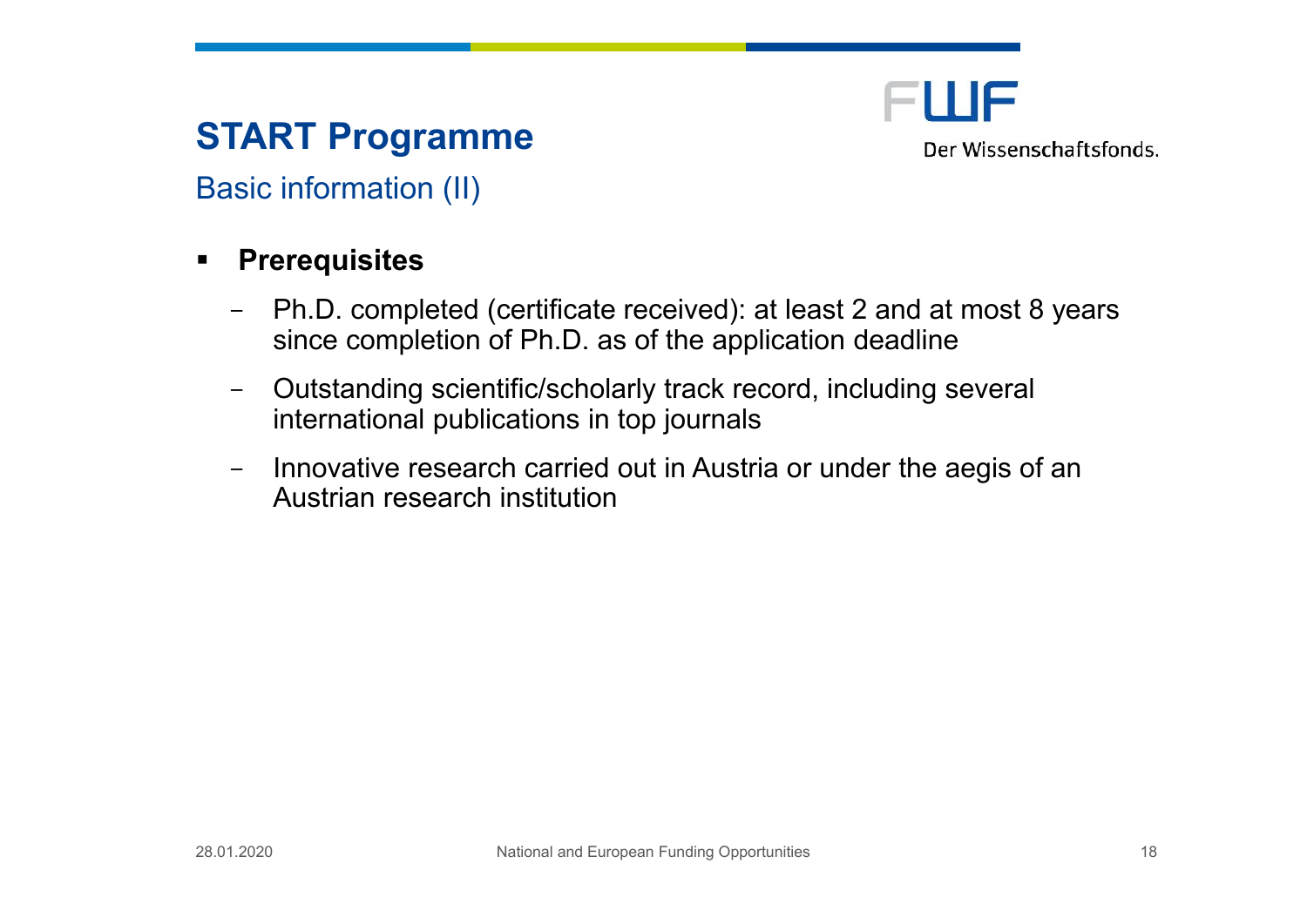## **Overview of the FWF's future funding portfolio (as of 2020)**



Der Wissenschaftsfonds.

| <b>Projects</b>                                                                                               | <b>Careers</b>                                                                              | Cooperations                                                                                         |
|---------------------------------------------------------------------------------------------------------------|---------------------------------------------------------------------------------------------|------------------------------------------------------------------------------------------------------|
| <b>STAND-ALONE PROJECTS</b><br>Projects for all disciplines                                                   | <b>DOC.FUNDS</b><br>Promotion of structured doctoral<br>education                           | YOUNG INDEPENDENT<br><b>RESEARCHER GROUPS</b><br>& RESEARCH GROUPS<br>Promotion of teams from 3-5 PI |
|                                                                                                               | <b>SCHRÖDINGER FELLOWSHIPS</b><br>Promoting the international mobility of<br>young postdocs | <b>SPECIAL RESEARCH</b><br><b>PROGRAMMES (SFB)</b><br>Promotion of teams from 5-15 PI                |
|                                                                                                               | <b>EARLY STAGE POSTDOCS</b><br>Promotion for postdocs at the start of<br>their careers      |                                                                                                      |
| <b>KLIF</b><br>Clinical research projects                                                                     | <b>ADVANCED STAGE POSTDOCS</b><br>Promotion for advanced postdocs                           | <b>INTERNATIONAL</b><br><b>PROGRAMMES</b><br>Promotion of international research<br>cooperations     |
| <b>PEEK</b><br>Projects for the development<br>and enhancement of the arts                                    | <b>WITTGENSTEIN AWARD</b><br>Award for established top researcher                           |                                                                                                      |
| <b>1000 IDEAS PROGRAMME</b><br>Promotion of completely new, daring or<br>particularly original research ideas | <b>AUSTRIA RESEARCH CHAIRS*</b><br>Recruiting and promoting outstanding<br>professors       | #CONNECTINGMINDS**<br>Pilot projects for transdisciplinary<br>research ideas and approaches          |

**\*** In discussion; depends on the financing through the Excellence Initiative of the federal government.

**\*\*** Depends on the financing through the National Foundation for Research, Technology and Development.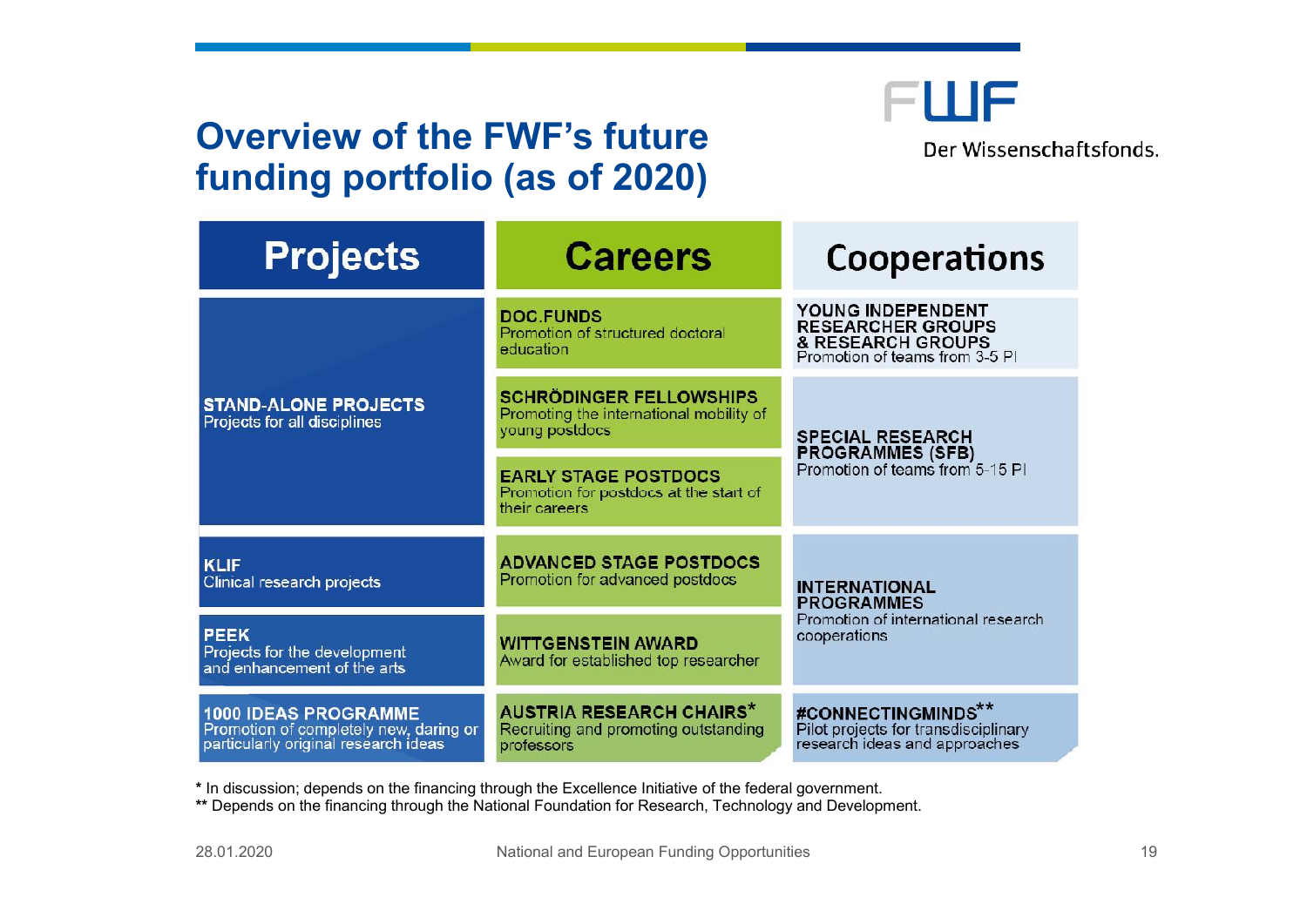### **Early Stage Programme, Planned for spring 2021**

FIIIF Der Wissenschaftsfonds.

#### **Aims**

- Maximum support in the postdoc phase at the beginning of the career
- Career development: establishment of an independent research profile on the basis of an independent research project

**Target group** (Level R2 according to the definition of the EC):

■ Highly qualified postdocs (from Austria and abroad) of all disciplines (max. 5 years after completion of their doctoral degree); especially targeted to women

#### **Design of the programme**

- Bottom-up / rolling submission / international review / decision by the FWF Board
- Duration: 3 years and project-specific funds (up to  $\epsilon$ 25,000 per year)
- **Structured mentoring**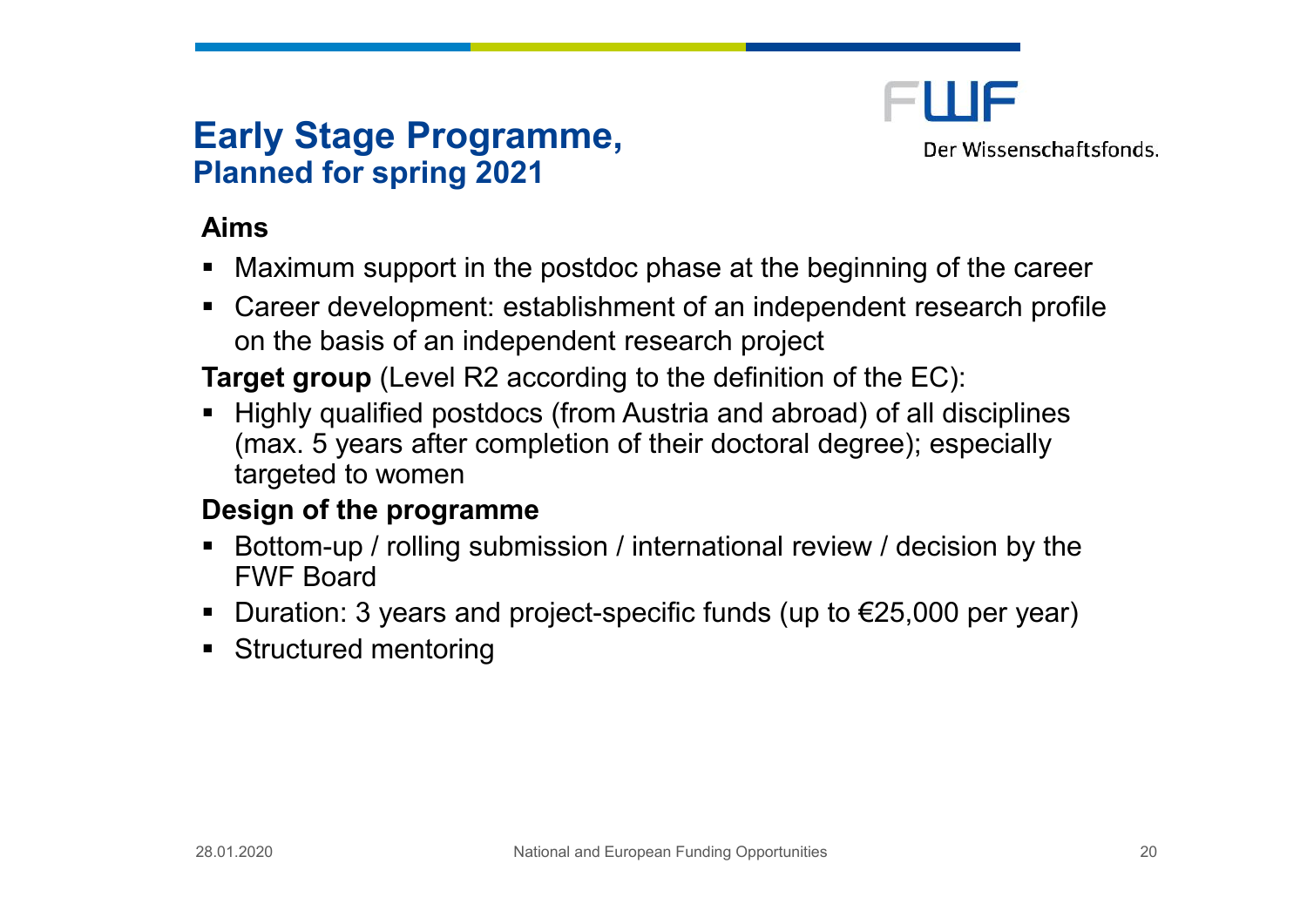## The FWF webTshidenformation resource

| ð§ FW FW e b s i tvew w . f w f . a c . a t              |  |
|----------------------------------------------------------|--|
| ð§ Fundinog ogram moevse rview                           |  |
| <u>ð§ Applicatdooncuments</u>                            |  |
| $\delta \S$ Principles of the -chead is night<br>process |  |
| ð§ Conta <b>d</b> trectory                               |  |
|                                                          |  |